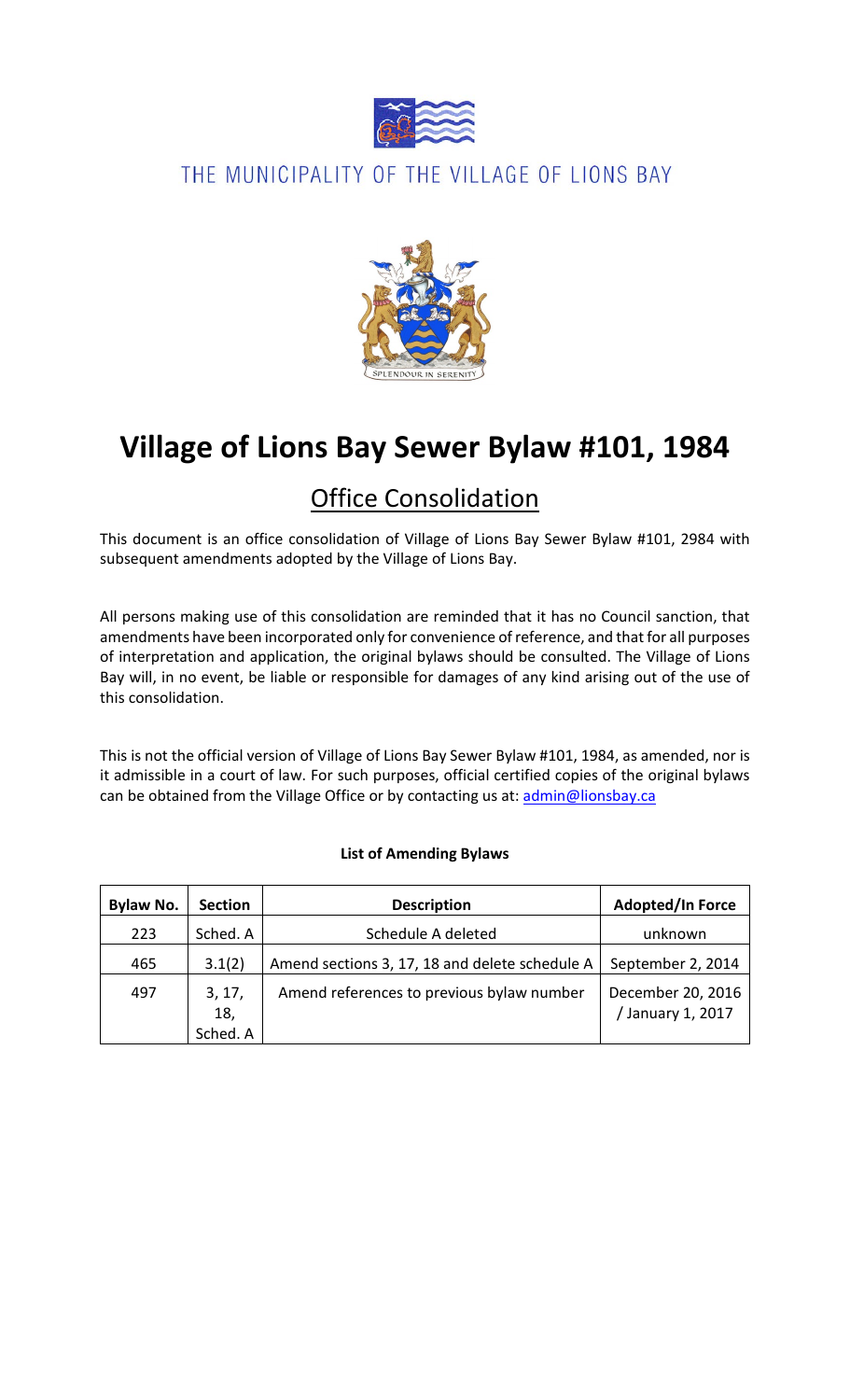#### Municipality of the Village of Lions Bay

Sewer By-law #101

# A By-law to regulate connections to Sewers in Lions Bay Village

WHEREAS it is desirable and expedient to provide for the connection of sewers from houses and other buildings with the common sewers of the Municipality of the Village of Lions Bay.

NOW THEREFORE the Council of the Village of Lions Bay in open meeting assembled enacts as follows:-

# INTERPRETATION

- 1. (a) "Village" shall mean the Village of Lions Bay or the area within the Village of Lions Bay, as the cor.1text may require;
	- (b) "Common Sewer" shall mean any sewer under the control of the Village which is intended for Public use, including the collection. conveyance and disposal of sewage;
	- (c) "Sewer Connection" shall mean the sewer pipe extending from the common sewer to the property line of the property being served or about to be served .
	- (d) "Building Sewer" means a pipe that is connected to a building drain 1 metre outside a wall of a building that leads to a public sewer or private disposal system.

# APPLICATION FOR SEWER CONNECTION

- 2. (a) Before any such connection is made, the owner or occupier of the premises in question, or his agent shall make application at the office of the Village Clerk, upon forms prescribed by the Village, for a permit to connect his premises to the common sewer, and he shall deposit with the Village a sewer connection fee as prescribed in schedule "A" attached to and forming part of this By-law.
	- (b) The Village may require owners of real property to connect their buildings and structures to the appropriate sewer or drain connections in the manner prescribed in this by-law and, in the event of an owner failing to make the necessary connections within a specified time, provide for having the work done at his expense.

# FEES

3. Fees for services that may be or are provided under this Bylaw shall be payable as set out in Fees Bylaw No. 497, 2016, as amended.

[Amended by Fees Bylaw No. 497, 2016]

# 4. INSTALLATION OF "SEWER CONNECTION" and "BUILDING SEWER"

Upon receipt of the application to connect the sewer and of the fee required under Section 2 hereof. the Village shall cause to be laid (unless already laid) a sewer connection extending from the common sewer to the applicant's property line at a point to the determined by the Village.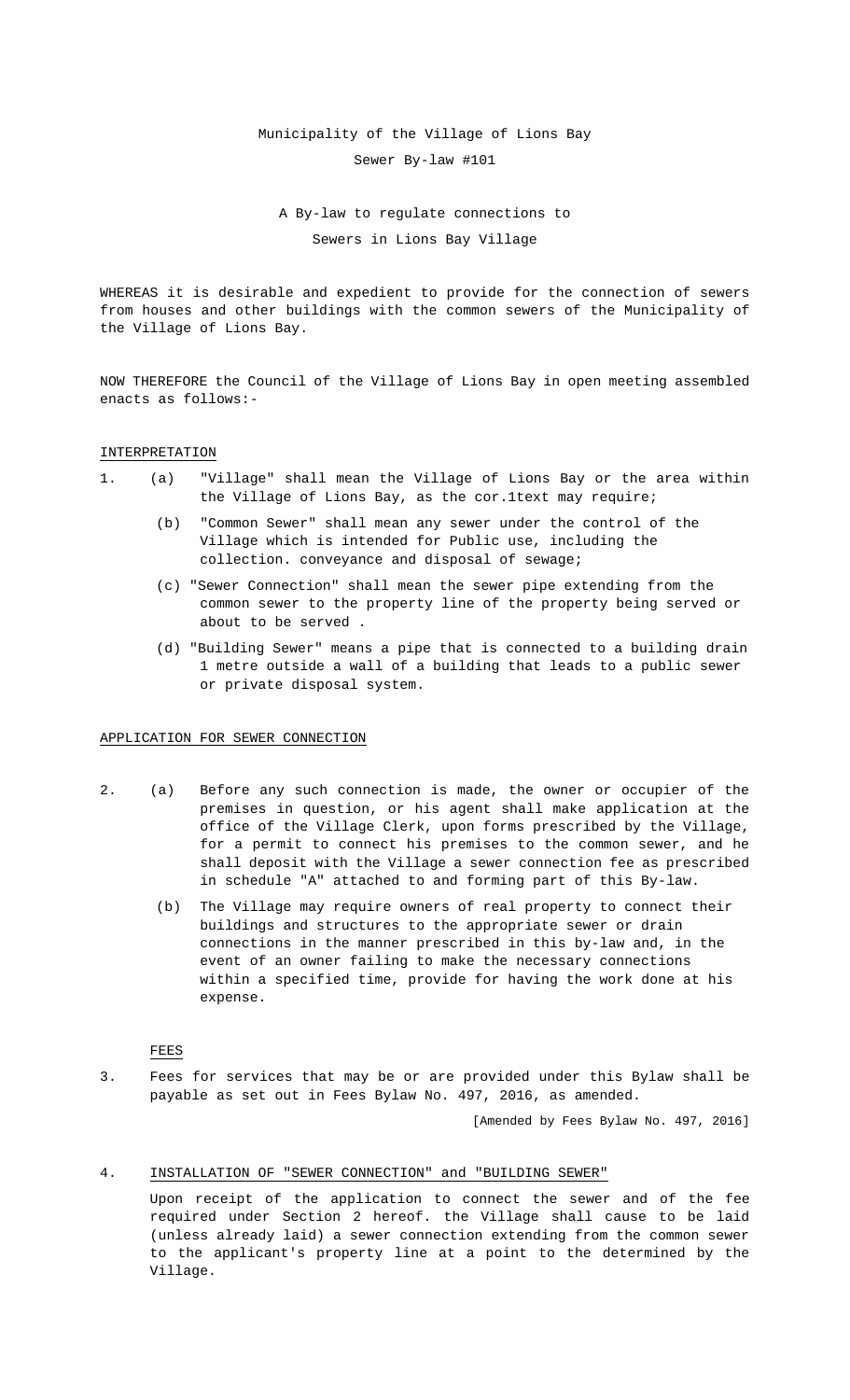ctd.....2

### 5. EXTENT OF VILLAGE RESPONSIBILITY

- (a) The sewer connection fee deposited in accordance with Section 2 of this By-law does not embrace works within the property of the applicant, except as to the inspection of the applicants building sewer.
- (b) No person, other than the Village, its employees or its contractors shall install or cause to be installed, any part of the sewer connection or public right-of-way, provided for under Section 2 of this By-law or in any way, to break, interfere or tamper with any common sewer of the Village.

# 6. SURFACE WATER PROHIBITED

- (a) Nothing in this By-law shall be construed to permit the connection of storm, surface or of ground water to the sanitary sewer system.
- (b) The connection, either directly or indirectly, of roof leaders, foundation drains, field drains sumps or other collectors of surface or ground water to the sanitary sewer system is not permitted.
- (c) The owner of any property who connects, permits or causes to be connected any storm, surface or ground water from his premises or property to the sanitary sewer system is guilty of an infraction of this By-law.
- (d) A combined building drain shall not be used.

# 7. NOXIOUS WASTES

No gasoline, naptha, or other inflammable liquid or explosive substance and no grease, oil, lye, free acid, mud, grit plaster of paris, lime, clay or any other trade or industrial waste which may injure, or impair the efficiency or safety of the sewer, through deposits forming in same or owing to the attaching and weakening of such sewer, shall be discharged into any common sewer within the Village.

# 8. INDUSTRIAL AND TRADE WASTES

In the case of any commercial or industrial premises where there exists a possibility that such noxious wastes as described in Section 7 of this By-law may be discharged into the common sewer, a permit to connect to the sewer shall not be issued until the Village has examined the layout and design of the protective device by means of which the applicant proposes to prevent or neutralize the discharge of the said noxious wastes into the common sewer.

# 9. MINIMUM SIZE

A soil-or-waste pipe shall be of a size not less than the size of:

- (a) a vent pipe that is connected to it, or
- (b) the largest soil-or-waste pipe that drains into it.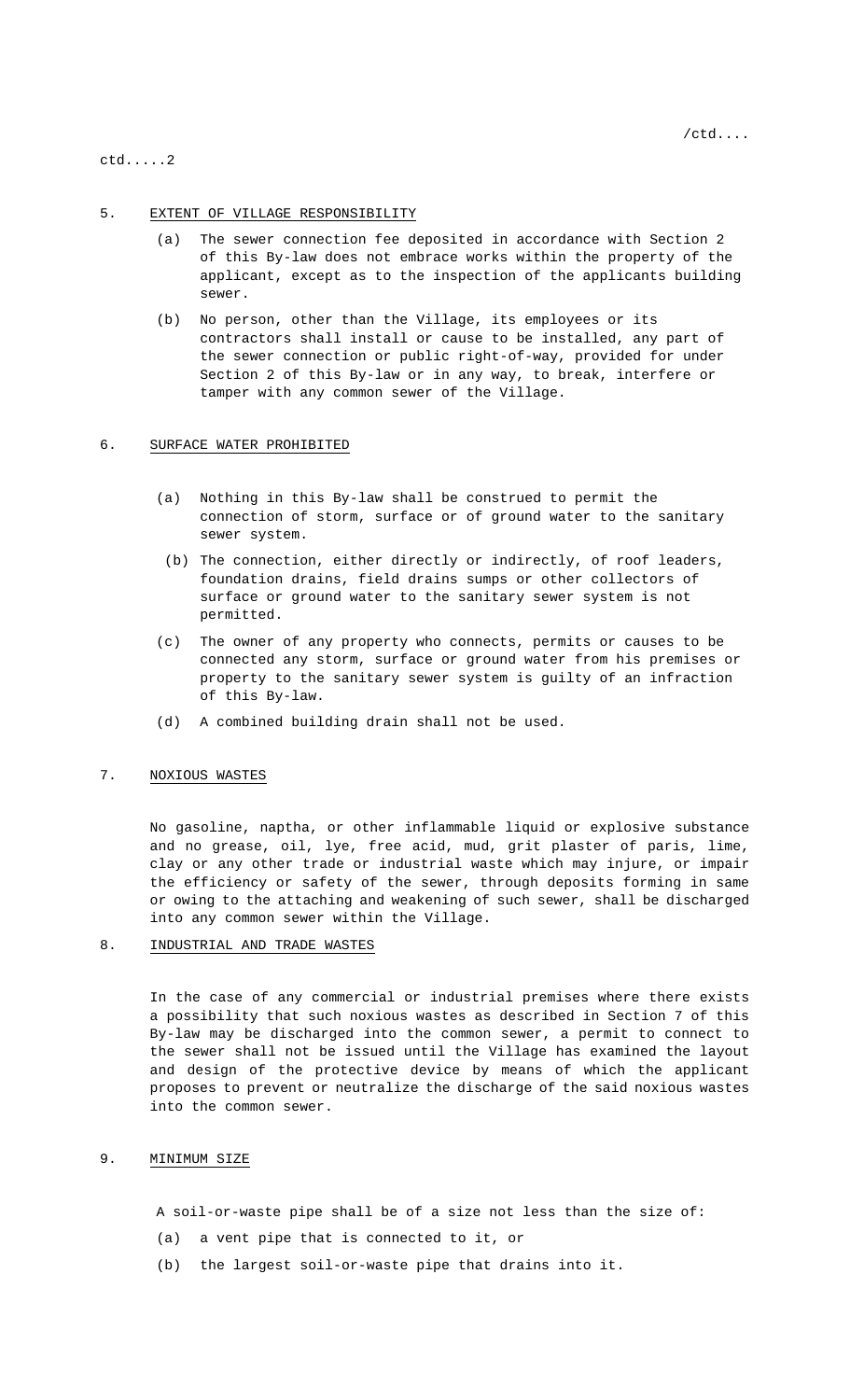/ctd ...3

### 10. MATERIALS FOR BUILDING SEWER

All building sewers from houses and other buildings shall be installed by and at the cost of the owner and shall be constructed of any material authorized under the British Columbia Plumbing Code.

# 11. METHOD OF CONSTRUCTION

The building sewer shall be laid as prescribed in the British Columbia Plumbing Code.

# 12. INSPECTION AND TESTING OF BUILDING SEWER

When the owner has completed the installation of his building sewer connection, but before same has been backfilled, he shall inform the Village Clerk that the installation is complete and an inspection shall be made to insure the installation is in accordance with the British Columbia Plumbing Code. The owner shall test the house connection for watertightness as set out in the British Columbia Plumbing Code.

The backfilling of the building sewer shall not be commenced until it is determined that the materials and workmanship are in accordance with the requirements of the authority having jurisdiction and that the pertinent sections of this and other By-laws of the Village have been adhered to. Materials and workmanship which are not in accordance with the British Columbia Plumbing Code shall be removed and replaced by the owner to conform with the British Columbia Plumbing Code.

# 13. PROPERTY TO BE CONNECTED

If a parcel of land, upon which there is situated a building occupied by one or more persons, abuts a street or lane or other public rightof-way upon or under which there is laid a common sewer, or if such a parcel of land is within 46 metres (150.6 feet) of such common sewer, the owner or occupant of such buildings shall connect or cause to be connected the said building with the common sewer in the manner provided by this By-law or any other pertinent By-law of the Village within 90 days of receipt of Notice to Connect as set out in Section 14 below.

# 14. NOTICE TO CONNECT

Notwithstanding Section 2 of this By-law, in case any owner or occupier of premises, which are required to be connected to the sewer pursuant to section 13 of this By-law shall fail, or neglect to connect the said building or premises to the common sewer in the manner prescribed in Section 2 to 5 of this By-law, the Village may serve on the owner a notice stating that the said owner shall forthwith comply with all provision of this By-law and t. at the connection of his building sewer shall be completed in accordance with this By-law within 60 (Sixty) days of receipt of the notice. The failure of the owner to comply with said notice shall constitute an infraction of this By-law and the said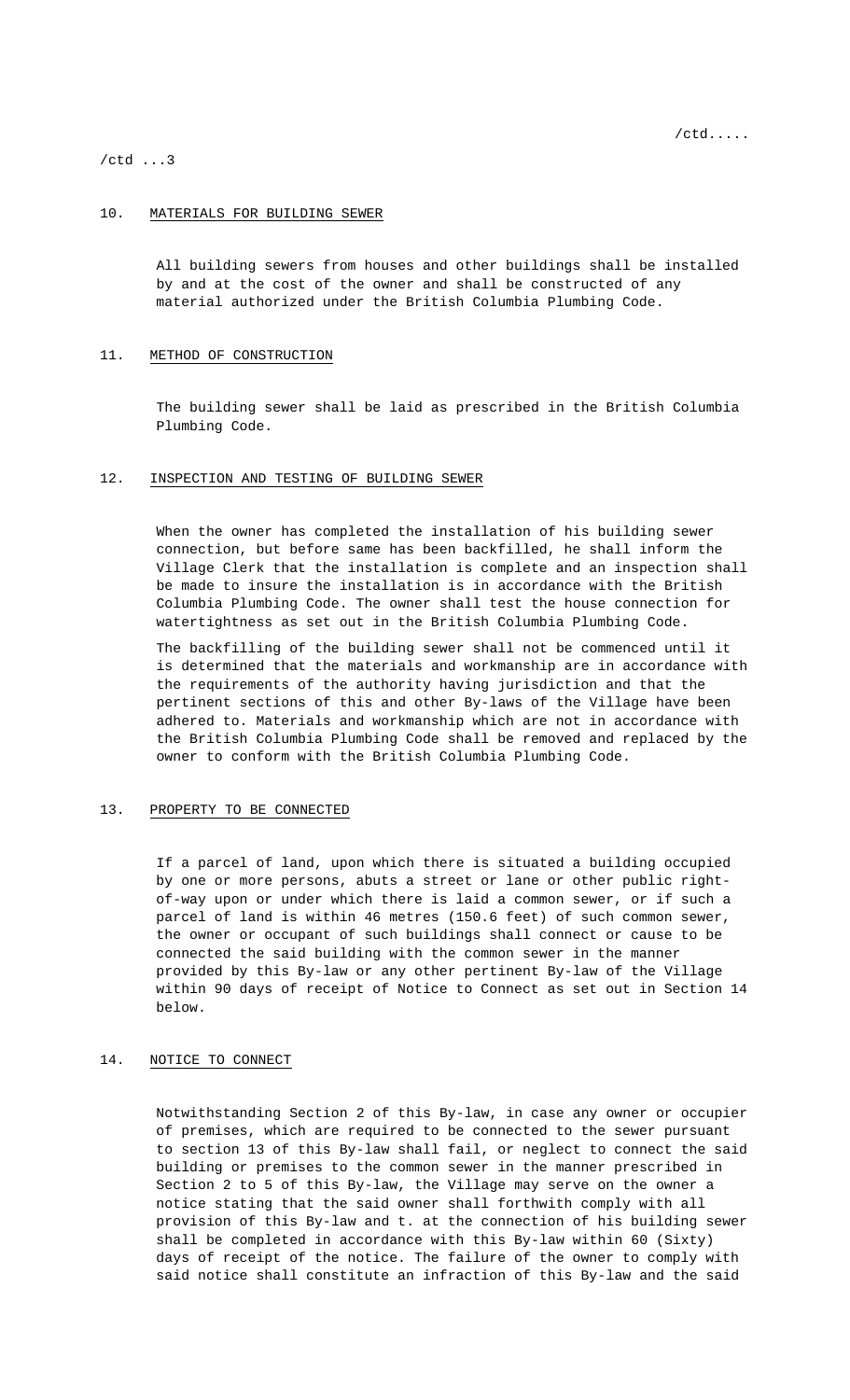owner shall be subject to the remedy provided in Section 2 (b) hereof and to the penalties provided in Section 17 hereof.

/ctd.....

/ctd ....4

# 15. INFRACTIONS

Every person who violates any of the provisions of this By-law or who does any act which constitutes a violation of any of the provisions of this By-law, or who suffers or permits any act or thing to be done in contravention or in violation of any of the provisions of this By-law or who neglects to do so or refrains from doing anything required to be done by any of the provisions of this By-law shall be deemed to be guilty of an infraction hereof and shall be liable to the penalties imposed by this By-law.

# 16. CONVICTION PENALTIES

Every person who shall commit a breach of any of the provisions of this By-law shall be guilty of an offence hereunder and shall be liable to a penalty for each and every offence not exceeding Two Thousand (\$2,000.00) Dollars which penalty shall be recoverable under the provisions relating to penalties contained in the Municipal Act and amendments thereto.

# 17. REGULATIONS WITH REGARD TO SERVICE CONNECTIONS TO PROPERTIES

The tie-in of the building sewer shall be made into a wye at the property line. The owner shall be required to install this wye. A plug shall be inserted into the upper end of the wye to prevent any flow into the sewer system. After the acceptance of the house plumbing by the building inspector and after the building sewer from the wye to the house has been tested successfully, the plug shall be removed in the presence of a representative of the Village. The Wye branch shall then be plugged and the excavation backfilled with suitable material.

Under no circumstances shall the building sewer be used for drainage purposes during construction.

> [Amended by Bylaw No. 465, 2014] [Amended by Fees Bylaw No. 497, 2016]

# 18. TITLE

This By-law shall be known and cited as Village of Lions Bay Sewer Bylaw #101.